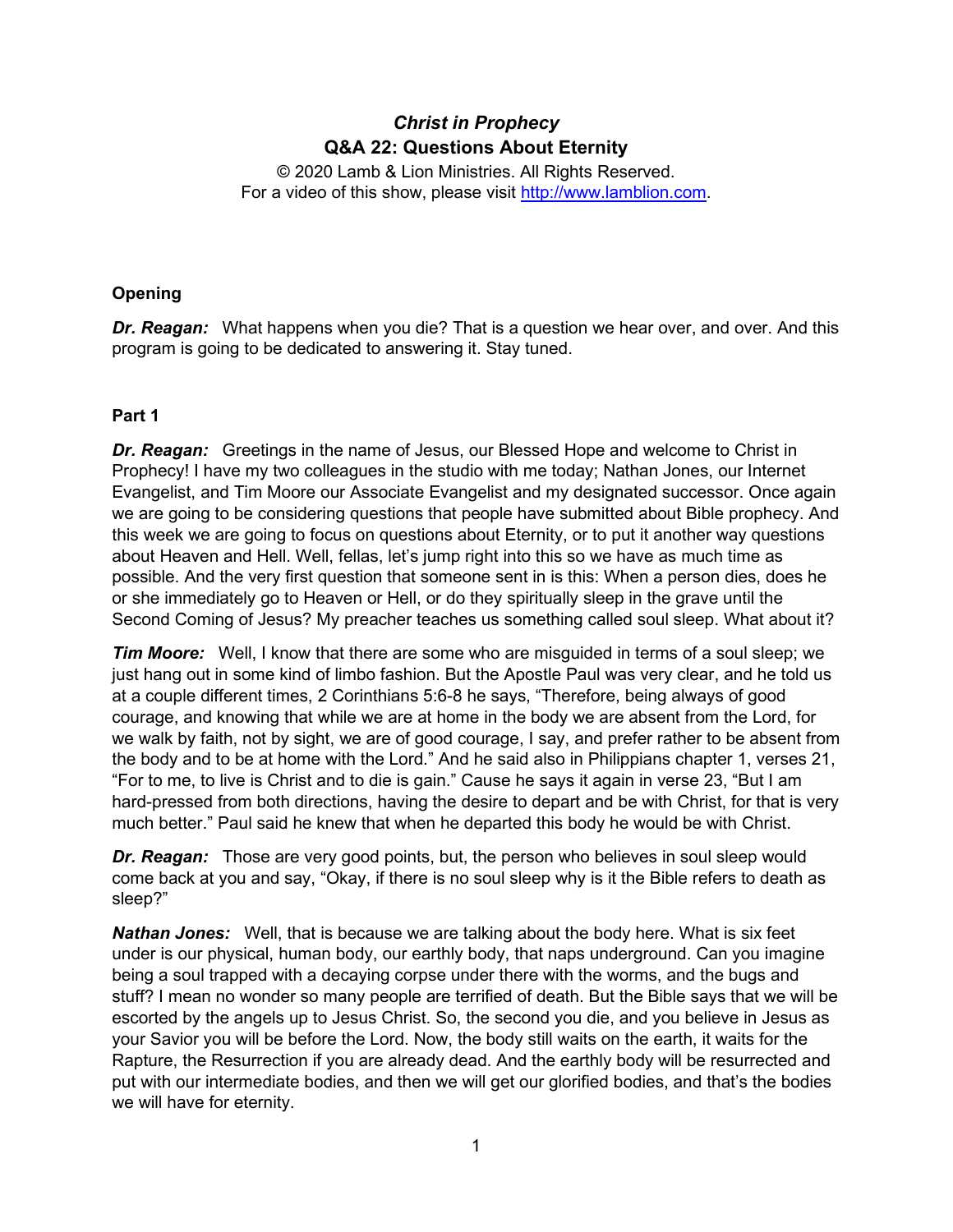*Dr. Reagan:* So, it is metaphorically true.

*Nathan Jones:* Yes, absolutely.

*Dr. Reagan:* That death is sleep in the sense that the body goes into the ground, or the body is burned, or the body is lost in the ocean or whatever. But when Jesus returns a supernatural thing is going to happen; He is going to speak and all those bodies are going to come back together, so they are going to awake. The Bible uses sleep in the sense that the body is there, but the body is one day going to come up and rise, and there is going to be a resurrection, and it is going to wake up.

## *Nathan Jones:* Absolutely.

*Dr. Reagan:* So, yes, the body sleeps but not the soul; the soul goes to be with the Lord.

## *Tim Moore:* Exactly.

*Nathan Jones:* And there's a lot of people especially Catholics who write into the ministry and say, "What about cremation? I mean if you burn up the body how can the Lord put all the?" Well, the Lord works at the subatomic level, don't worry about it, your body will be resurrected. The Bible talks about the sea will give up its dead, the earth will give up, wherever your body is, even it is blown into the wind as atoms, the Lord will put it all back together again.

*Dr. Reagan:* Okay, well, let's go to another question, and that is this fella says, "I heard you guys say recently that believers in Jesus will live forever on a new earth. I thought our eternal home was going to be Heaven."

*Tim Moore:* Ah, that is a very good question. Well, it is going to be Heaven, but what defines Heaven? Heaven is where God is.

# *Dr. Reagan:* Amen.

*Tim Moore:* And so, wherever God is that's where I want to be and that to me is a heavenly place, it is Heaven. And so, Scripture says that the Lord is going to return as we've discussed many times to reign on the earth. Heaven will come down and glory will fill the earth, and so when that happens, Ezekiel even says Jesus' name will then become Yahweh Shammah, the Lord who is there. The Lord is there on the earth, and so Heaven will be here. We will reign with Him on the earth.

*Dr. Reagan:* You know having been raised in an Amillennial church when I first began to believe what the Bible really says about the end time and started that transition to become Pre-Millennial in my view, this was one of the things that was the biggest shock to me. Because I had always been taught that we were going to be kind of like ghosts, we were going to be kind of like spirits, and we were going to float around on clouds and play harps, and that Heaven wasn't an ethereal place. And of course, a lot of that is due to eastern religion concepts. But when it said we are going to be in bodies, and we are going to live on a new earth, oh, man nobody ever told me that.

*Nathan Jones:* I always wondered how they could say that we will be in ethereal bodies, sitting on clouds, playing harps, wouldn't our hands go through the harps?

*Tim Moore:* That's a good question.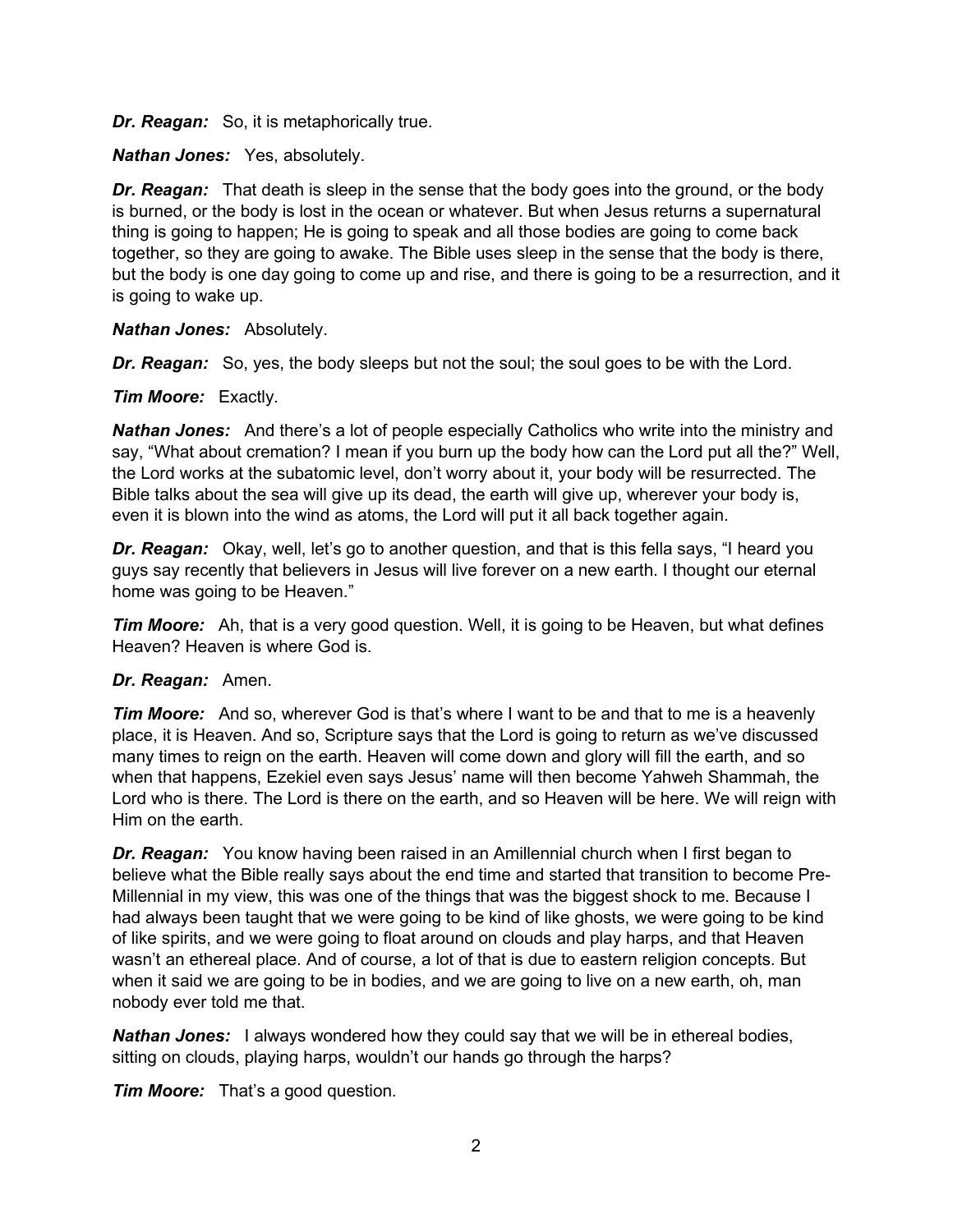*Nathan Jones:* Since a kid that imagery would bother me. But the Bible talks about how in John 14 that Jesus since He has left is in Heaven preparing a place for us, preparing our rooms. And we go to Revelation 20, and 21, and 22 and we read about what that place is and that is called the New Jerusalem. It's this super city that the Lord is building. Where He is going to take this place, now it is 1,500 miles wide, and long, and high, so it could be a cube, it could be pyramid, and it will come down to a new earth. Now, it has been calculated that this city is so big that if it was on the current earth the earth would wobble uncontrollably because of the size. So, they've estimated that the new earth might even be as large as Jupiter to handle a city that big. And that's the place, that is Heaven on earth.

**Dr. Reagan:** Well this comes at the end of the Millennial reign; God is going to take all those who are believers and put them in that glorious new city. And then it is going to descend to the earth, and He's going to come and live in our midst. So, we are going to be in new bodies, in a new Jerusalem, on a new earth, living in the presence of our Creator, and Jesus forever and ever.

# *Nathan Jones:* Amen.

*Tim Moore:* And what a glorious picture is provided for that even in Revelation 21 it says, "The city has no need of the sun or the moon to shine on it, for the glory of God has illuminated, and its lamp is the Lamb, Jesus Christ." And so that is what we can look forward to right here on earth.

*Dr. Reagan:* You know when the high priest went in the Holy of Holies once a year to sprinkle the blood on the Mercy Seat, that was symbolic of the fact that the death of the Messiah, His blood would make it possible for the grace of God to cover the Law of God which was in that Ark. But He also stepped back and he sprinkled the blood on the ground, and most people overlook that. And that was symbolic of the fact that the Messiah's death would also result in the redemption of the physical universe.

#### *Tim Moore:* Yes.

*Dr. Reagan:* God intends to redeem this universe and put it back to its perfected state as He originally created. So, yes, there is going to be a new earth, but it is going to be a perfected earth, and beautiful beyond anything we can imagine.

*Nathan Jones:* Well, you would have to think too, how could we be ghost if we are eating from the Tree of Life? Ghosts don't need to eat from the Tree of Life.

#### *Dr. Reagan:* That's true.

*Nathan Jones:* It talks about we are coming in and out of gates. Well, why would we need to come in and out of gates if we didn't have bodies? We know that our bodies would be tangible, they would be recognizable, they'll be physical. We'll be wearing clothes, ghost don't need to wear clothes, but we'll be wearing robes.

*Tim Moore:* Jesus in His glorified body ate with the disciples. So, He enjoyed the bounty.

*Dr. Reagan:* Oh, yes, that is one of the things I am most excited about. I believe in my glorified body I'll be able to eat all I want without having to gain a pound.

*Tim Moore:* There you go.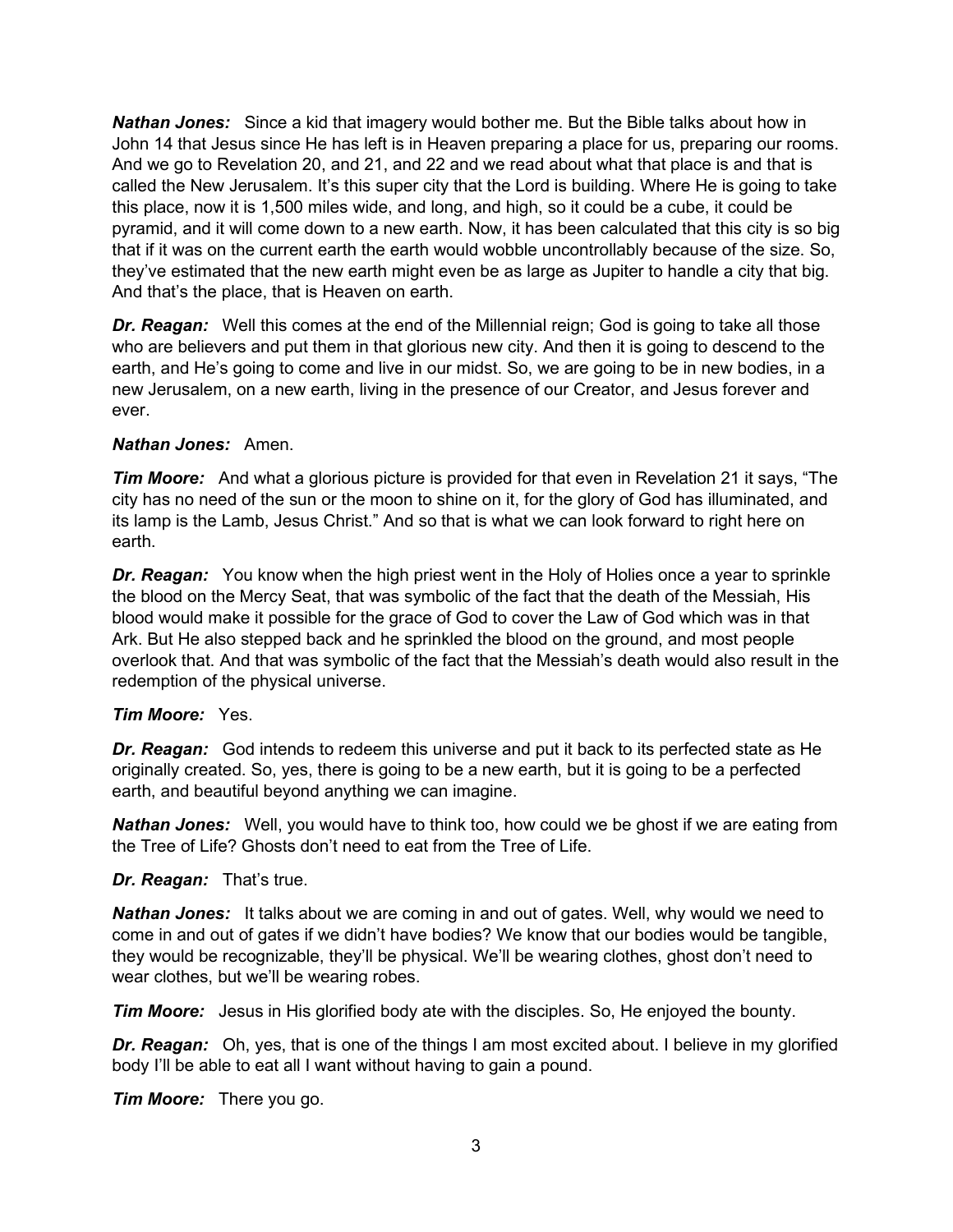*Dr. Reagan:* Not even an ounce.

*Tim Moore:* Exactly.

*Dr. Reagan:* Alright, another question: I heard you fellas say one time that Christians are going to be judged of their works when they stand before the Judgment Seat of Jesus, that would be right after the Rapture. I thought we were saved by grace through faith and not by works, explain.

*Tim Moore:* Good question, Nathan, you want to start with this one?

*Nathan Jones:* Well, certainly, well this is called the Judgment of the Just. You can find this in 2 Corinthians 5:10. So, yes, every person that has ever been created will stand before God and be judged. But, this is the big difference, we will be judged for our works. But since we accepted the only work that matters, Jesus' saving work on the cross, our sins are forgiven. It is not judgment of salvation whatsoever, it's a judgment of the good works that we allowed the Holy Spirit to do through us while we are on this earth. Now, the Bible says--

*Dr. Reagan:* There's going to be rewards.

*Nathan Jones:* There will be rewards. We'll be judged for the quality, the quantity, and the motivations behind them. And the Bible kind of compares it to like fire burning up the chaff. If we did something selfishly, or we got all the attention we needed that was our reward at that time.

*Dr. Reagan:* Some are going to be saved with their tail feathers smoking.

*Nathan Jones:* Right. But we all get eternal rewards for the good that the Lord has done through us. And that comes in a variety of ways. I think there's tangible ones, and I could go through the crowns, and the robes. And we get new names, I won't be called Nathan anymore, or you won't be Tim, we'll have new names. But it's the fact that Jesus Christ has saved us, and we get to dwell with our Creator. And the Bible even says that we are honored before the Father. What? We honored before the Father? I mean that's just amazing. Those are the gifts that I am looking for.

*Tim Moore:* Well, I actually know that when we stand before the Father what will be looked at will be all of our works. But when the Father says, "Is there anyone willing to testify and affirm this person's sinlessness, their righteousness, their merit to enter the Kingdom of Heaven?" Jesus Christ will say, "I Am." And that is His eternal name, but it also testifies that He has covered all of our sinfulness. And so, the only thing that remains after that chaff is burned away is our good deeds. And so, they are judged, but even then Christ gets the credit for our good deeds, which is why the crowns that we are given, if you will, we cast before His thrown giving Him glory and honor for even the good deeds we are able to accomplish.

*Dr. Reagan:* So, we don't work to be saved, but we are saved for good works.

*Tim Moore:* For good works, most definitely.

*Dr. Reagan:* And we are supposed to be doing those. And what people need to understand, particularly believers who are watching, is that when you are born again you are given at least one supernatural gift of God, and maybe given others along the way. And God is going to, Jesus is going to judge us on how we use those spiritual gifts to advance His Kingdom. So, if you have the gift of teaching, did you ever use it to advance His Kingdom?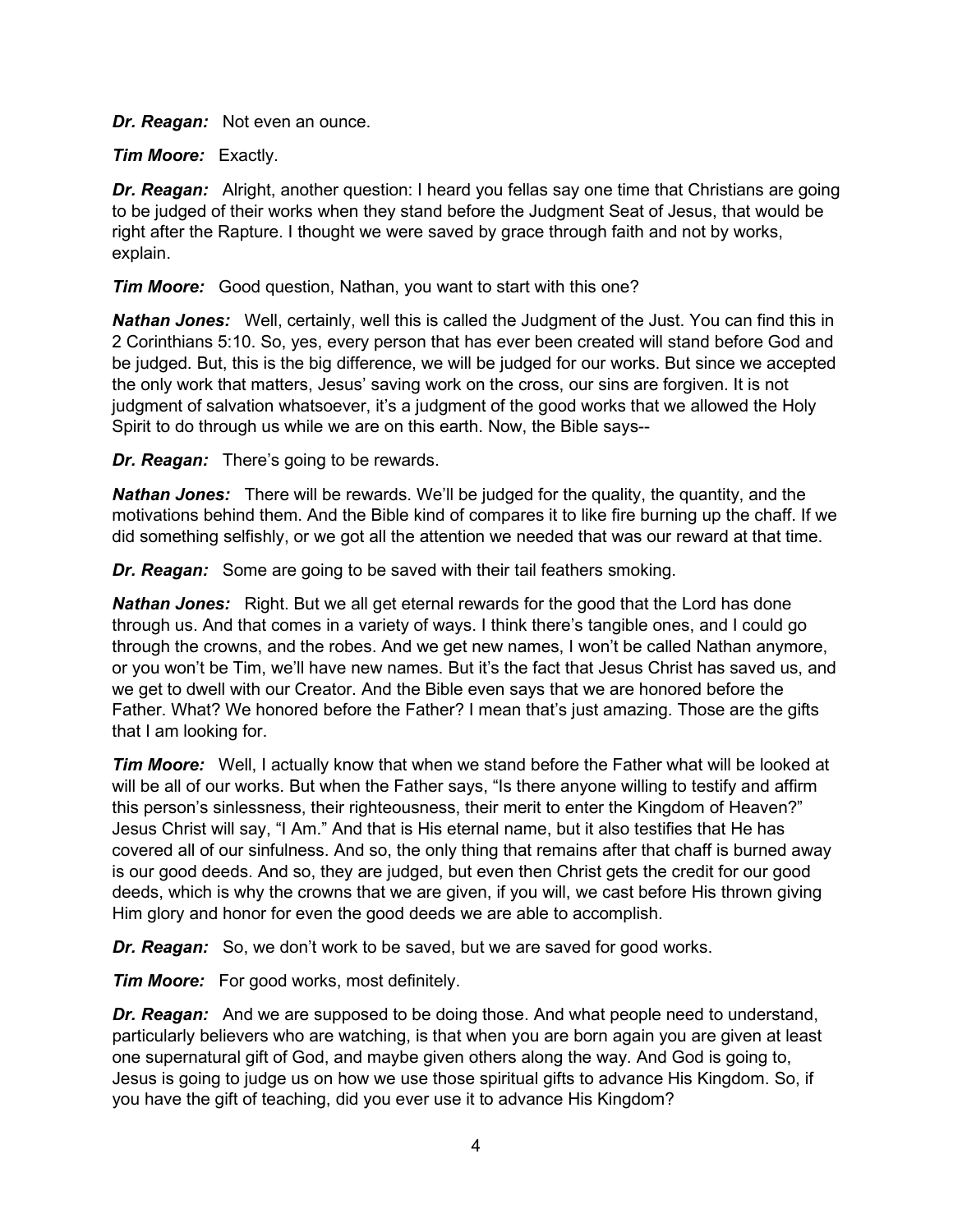*Tim Moore:* Exactly. Well, again, Paul says, "Therefore in Christ Jesus I have found reason for boasting in things pertaining to God. For I will not presume to speak of anything except Christ who has accomplished through me, resulting in the obedience of the Gentiles, by the word and deed, in the power of signs and wonders, in the power of the Spirit; so that from Jerusalem and round about as far as Illyricum I have fully preached the gospel of Christ." Even Paul's calling, even his ministry he credits Jesus Christ, and it will be given back to Him in glory and honor.

*Dr. Reagan:* Okay, fellas, we've got about a minute and twenty seconds in this segment for you to answer this question: Will people be given a second chance after death to accept Jesus as their Lord and Savior?

*Tim Moore:* No. No clearly not.

*Dr. Reagan:* No ands, ifs, or buts.

*Tim Moore:* No ands, if or buts.

*Dr. Reagan:* No stuttering.

*Tim Moore:* No stuttering. That is a short answer. Hebrews 9:27 says, "That it is given to man once to die, and then to be judged." So, there is no second chance after this life. In this life there is a second, a third, a fourth, a fifth.

*Dr. Reagan:* Yes.

*Tim Moore:* If you are watching today you have a chance right now, but you are not promised another moment.

*Dr. Reagan:* There are so many people thinking that they are going to get a second chance.

*Tim Moore:* This is this chance.

*Dr. Reagan:* One thing that is interesting about that even if they were given a second chance they would probably say no, because they have rebelled against God all this life. They don't want to subject themselves to anyone, and they would probably say, no then.

*Nathan Jones:* And it brings up the concept of purgatory. The Catholic teaching came hundreds of years after the Bible was completed. That we suffer for our sins for a period of time. But the blood of Jesus purifies us from our sins, that is 1 John 1:7.

*Dr. Reagan:* That is all based upon one verse in one of the apocryphal scriptures.

*Nathan Jones:* Right. So, there is no after life where you spend time burning off your sins to be purified.

*Dr. Reagan:* When you say you've got to be cleansed of sin after this life, then you are blaspheming the cross of Jesus.

*Nathan Jones:* Amen.

*Tim Moore:* Amen.

*Dr. Reagan:* Because it's all we need.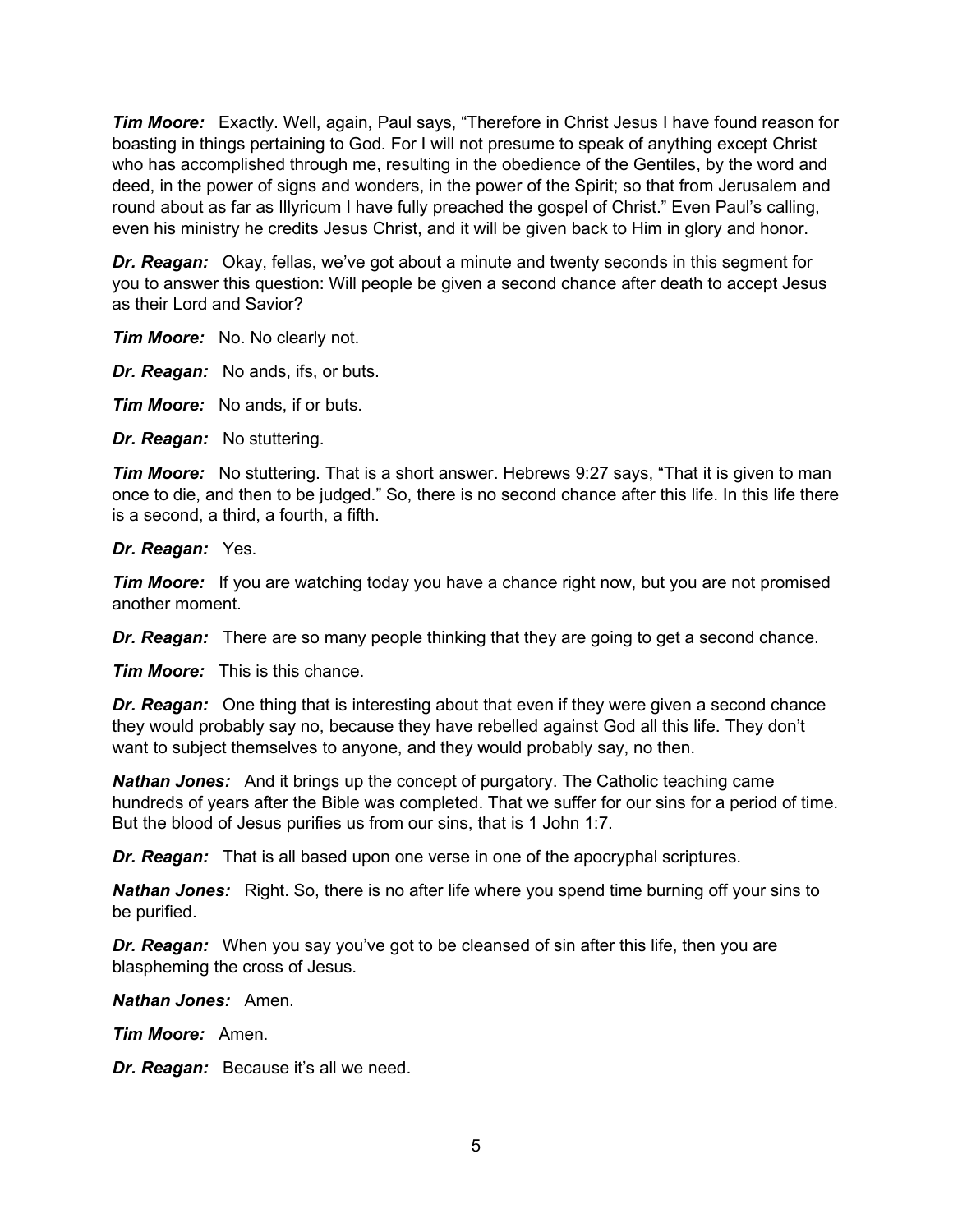# **Part 2**

*Tim Moore:* Welcome back to Christ in Prophecy and our discussion of what the Bible says about Eternity, both Heaven and Hell. Okay, Dave, so what's your next question?

*Dr. Reagan:* Well, the next question is a very important one because many religions in the world teach reincarnation. Many people involved in the New Age Movement talk about that. Is there such a thing as reincarnation?

*Nathan Jones:* I like this particular song sung by Willie Nelson, you are a huge Willie Nelson fan. He sings, "I fly a starship across the universe divide, and when I reach the other side, I'll find a place to rest my spirit, if I can. Perhaps I may become a highway man again, or I may simply be a single drop of rain, but I will remain, and I will be back again, and again, and again, and again." But doesn't Hebrews 9:27 say, "Just as man is destined to die once, and after that to face judgment." To die once. Reincarnation is eastern mysticism. There is no truth to it. It is a false religion.

*Dr. Reagan:* It is amazing how it has invaded Christianity in this country though.

*Tim Moore:* It certainly has. Admittedly even when Jesus Himself said that we must be born again, it was a confusing phrase and a confusing topic, or concept because Nicodemus said, "Well how can that be? How can a man enter his mother's womb and be born a second time?" And Jesus went on to explain in the following portion of John chapter 3 that this would be a spiritual rebirth, not a physical rebirth, and that is very important. He will redeem our bodies and return us to a glorified body when we are brought back together, at the resurrection, but our born again nature is a spiritual rebirth that happens when we accept Him.

*Dr. Reagan:* I'm glad you mentioned that because I know from reading literature by people who believe in reincarnation, even Christians, or supposed Christians, they always quote that by Jesus. "Well, Jesus said you got to be born again, so that means reincarnation."

*Tim Moore:* But they don't go on to read the next explanation that He provides--

*Dr. Reagan:* Which Jesus explains.

*Tim Moore:* --it is a spiritual rebirth, not a physical rebirth.

*Nathan Jones:* Plus, if karma is meant to burn off bad energy, well, what bad energy are we talking about? Jesus Christ died for our sins; our sins are forgiven. There's no bad energy. There is no sin following us.

*Tim Moore:* Yes, that undermines the very promise of the cross of Christ.

*Dr. Reagan:* Reincarnation is simply a rejection of Jesus Christ, and His sacrifice on the cross.

*Tim Moore:* Yes, it is.

*Dr. Reagan:* No, I'm going to be purified and become one with God through a constant process of rebirth, and getting better, and better, and better, unless I do something bad, which in that case I come back as a rat.

*Nathan Jones:* And who would want to do that? Who would want the endless coming back, again and again, never breaking that wheel?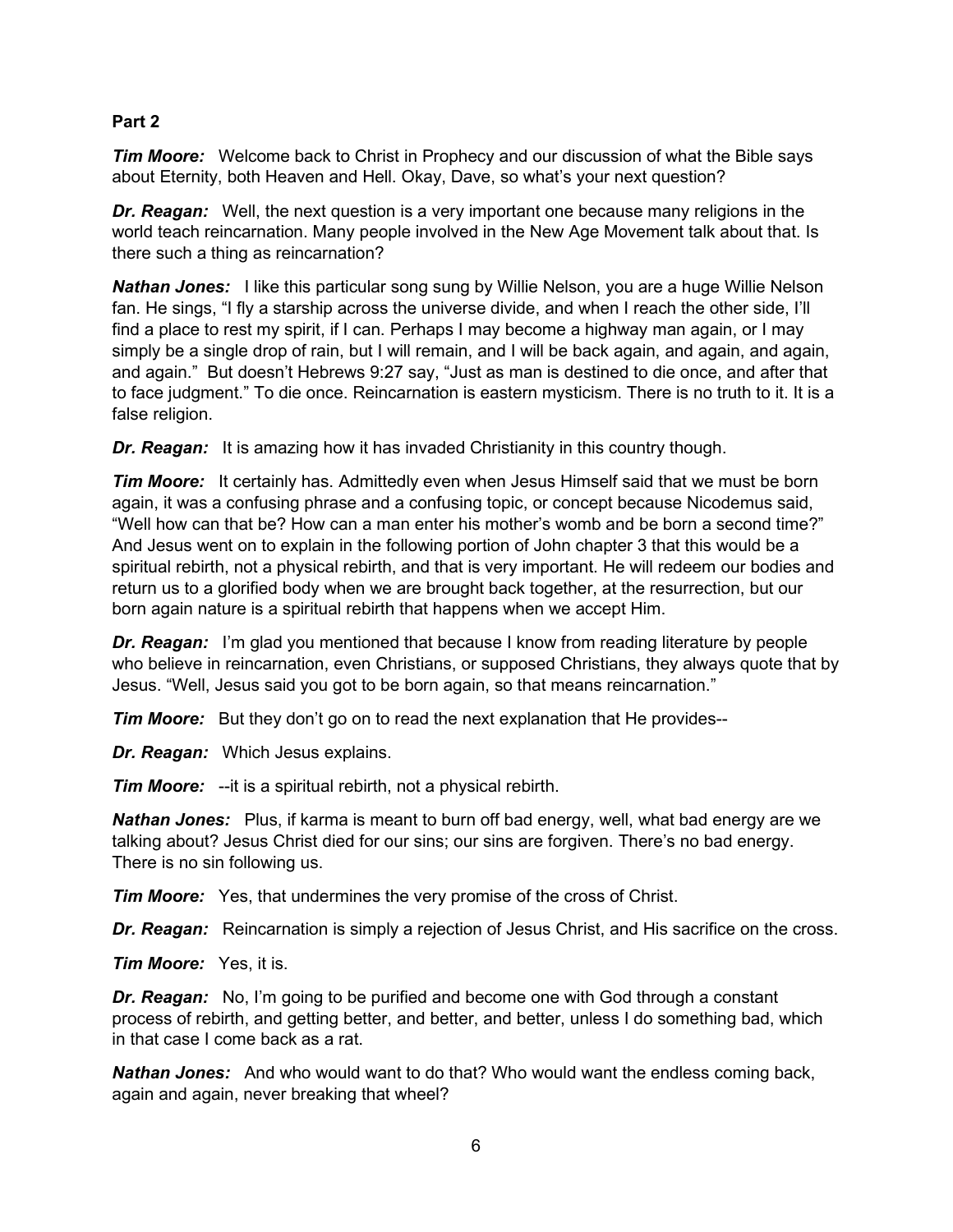*Tim Moore:* No.

*Dr. Reagan:* Okay, well let's go to the next one Romans 11:26 says, "All Israel will be saved," does that mean that every Jew who has ever lived is going to go to Heaven?

*Tim Moore:* No, sadly, no.

*Dr. Reagan:* You keep saying that word, "No."

*Tim Moore:* I know, I'm the no man today.

*Nathan Jones:* You are not very open minded.

*Tim Moore:* You know scripture says that a remnant of the Jews will be saved. And we know that during the Tribulation period tragically many Jews will die. There will be a remnant who will then look up Him whom they have pierced, and when they come to the end of themselves, just as a Gentile who must come to the end of themselves and come to recognize that Jesus Christ is the only Way, the Truth, the Life, and that they can embrace Him for their salvation. The same thing with the Jews, a remnant will be saved. But not every Jew that has ever lived tragically.

*Dr. Reagan:* Well, actually the context of that statement, that statement is in Romans 11 and in verse 26, but the context is Romans 9-11 all about the Jewish people. And in Romans 9, verse 27 he quotes Isaiah, and he says, "Isaiah cries out concerning Israel, though the number of the sons of Israel be as the sand of the sea, it is the remnant that will be saved." So, he is talking there, what you said, the remnant of the Jews who are alive at the end of the Tribulation who accept Jesus as Lord and Savior.

*Tim Moore:* And at the end of the Tribulation Zephaniah chapter 3, verse 12-13 says, "But I will leave among you a humble and lowly people, and they will take refuge in the name of the Lord. The remnant of Israel will do no wrong and tell no lies, nor will a deceitful tongue be found in their mouths; for they will feed and lie down with no one to make them tremble." It is that remnant that will preserved and will be saved.

*Dr. Reagan:* Well, that is one of the major purposes of the Tribulation is to bring a remnant of the Jewish people the end of themselves where they will look upon Him whom they have pierced, and weep and wail and mourn, repent and receive Him as their Messiah.

*Nathan Jones:* By the end of the Tribulation two-thirds of the Jewish people, that would be nine million people in today's numbers are dead. But the remnant that see Jesus they cry because they realize that Jesus has been the Messiah they have been waiting for. And then you always say it, you say it better than I do, Baruch haba b'shem Adonai.

*Dr. Reagan:* There you go.

*Nathan Jones:* Blessed is He who comes in the name of the Lord. That is what they say when He returns.

*Tim Moore:* I think there is an application here even for Gentile believers today who sometimes angst over the condition of their children. And they send them a stipend to keep them strung along in their depravity, and I say don't do that, allow the Lord to deal with them. Force them under the Lord's hand to come to the end of themselves and find Jesus Christ as their Savior.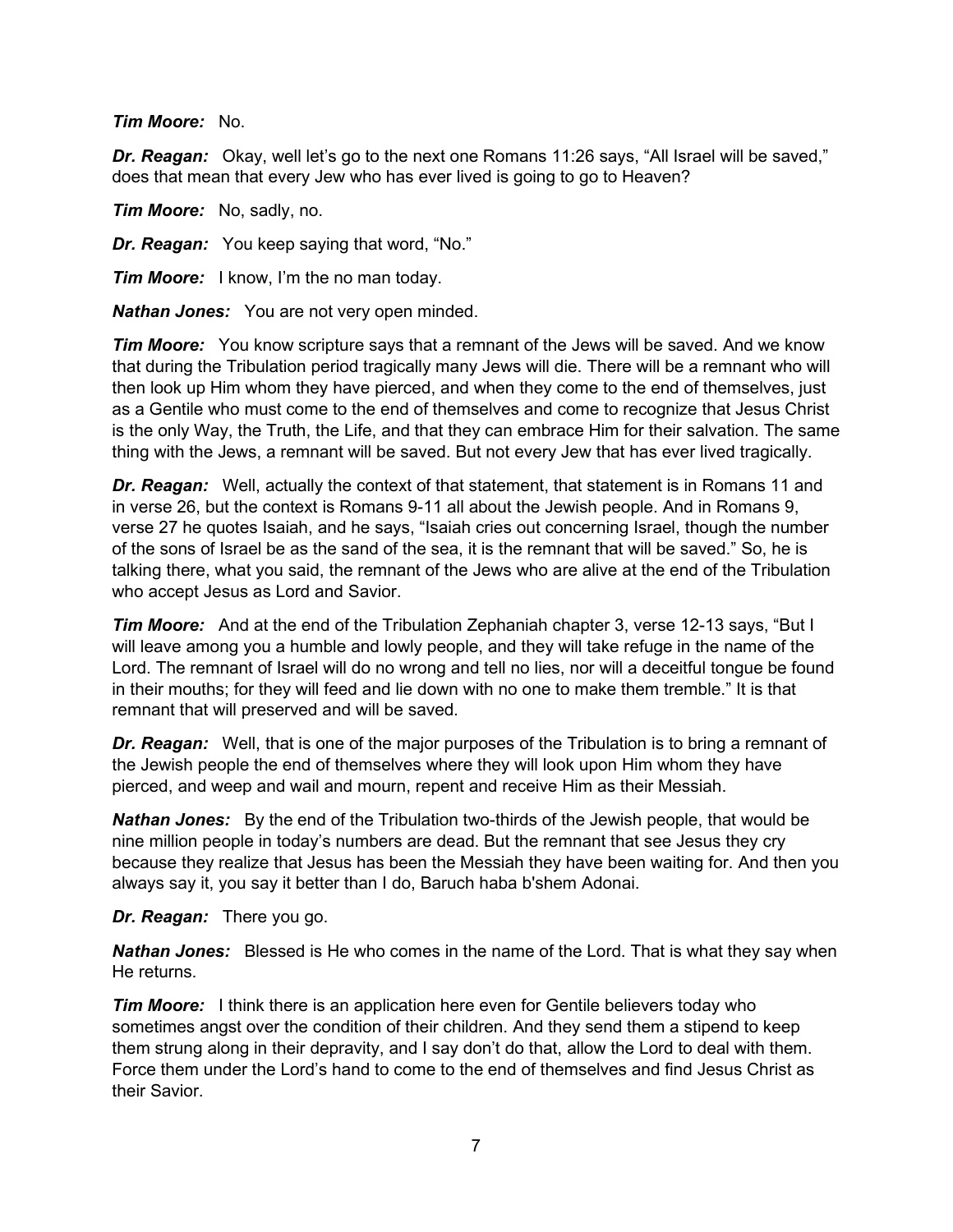*Dr. Reagan:* Yeah, that is what happened in the story of the prodigal son.

*Tim Moore:* Exactly.

*Dr. Reagan:* The father allowed the son to take his way.

*Tim Moore:* Pray for them. Encourage them. But don't string them along in depravity. In other words, allow them to come to the end of the themselves so that they come to the Savior Jesus Christ.

*Dr. Reagan:* The most common question, perhaps asked more than any other question: Will we know each other in Heaven?

*Tim Moore:* Well, I certainly think so. We are going to know the Lord, and He is going to know us. We will then see and know just as we are fully known. And so, I think the relationships that have been such an important part of our lives here on this earth will continue, but they will be perfected even in that regard.

*Dr. Reagan:* Look if I am David here on earth, and I'm not David in eternity. David wasn't saved somebody else was. Come on. Yeah, we are going to have new names, but we are going to be able to recognize each other.

## *Tim Moore:* I believe so.

*Nathan Jones:* Oh, yeah, in 1 Corinthians 15:42-50 says, "The body that is sown is perishable, is raised imperishable; it is sown in dishonor, it is raised in glory; it is sown in weakness, it is raised in power; it is sown a natural body, it is raised a spiritual body." Now, here is the clincher here, "So shall we bear the likeness of the man from heaven." Who is the man from Heaven? It is Jesus Christ. We can look at His resurrected body, He ate. Thomas could put his fingers in his side. He could touch the holes. They recognized Jesus, but Jesus could do other things that He couldn't do in His earthly body. He would just show up in rooms and scare the living daylights out of the Apostles. He ascended up to Heaven.

*Dr. Reagan:* One moment He was in Jerusalem, next moment in Galilee.

*Nathan Jones:* Right if the New Jerusalem is 1,500 miles up, I don't think we are taking elevators, we will just fly up there, or just move to there.

*Dr. Reagan:* Yeah, it has a new dimension to it, but there certainly is a way.

*Nathan Jones:* Absolutely.

*Dr. Reagan:* Now when Jesus was first resurrected they didn't recognize Him and there was a good reason. I mean come on. If He dies today, and tomorrow He comes to my door and knocks on the door, I'd say, "Man I used to know a guy who looked just like you."

*Tim Moore:* Well, I guess, that and our human nature right now. I've walked into a room not expecting to see a certain person, and just looked right past them until all of the sudden it dawned on me, "What are doing here?"

*Dr. Reagan:* Yeah, the last person they expected to see.

*Tim Moore:* The last person I expected to see, exactly.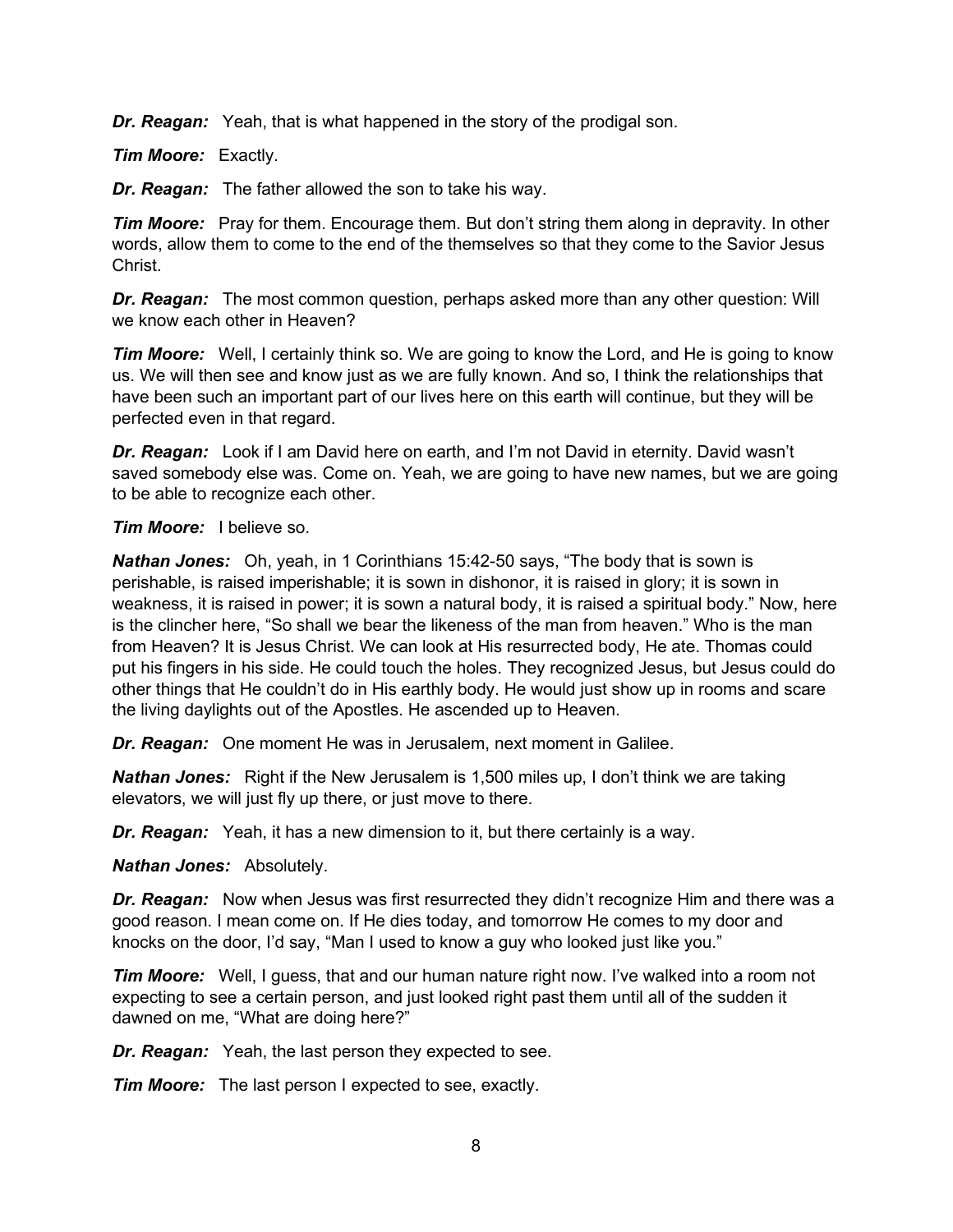*Dr. Reagan:* Okay, we've come to one of your favorite questions: Are there going to be animals in Heaven?

*Nathan Jones:* Are there going to be animals? You mean animals or pets?

*Dr. Reagan:* Two-part animals, no, two part question. Number one are there going to be animals? Number two will they be our pets?

*Nathan Jones:* Well we know that we follow Jesus Christ on white horses. Now it is debated whether these horses could be angels, but it seems like they are horses, it says they are horses, it doesn't say that they angels. So, we know there are animals.

*Dr. Reagan:* There's a lot of animals in Heaven now.

#### *Nathan Jones:* Yes.

*Dr. Reagan:* Those strange creatures before the throne are kind of like animals. I guess they are a form of angels.

*Nathan Jones:* Yeah, the seraphim are animal like in appearance.

*Tim Moore:* If we go back to our previous conversation, Heaven is going to be on the earth, which is restored to perfection, so, there are animals on the earth. I mean this is a material world even as it is perfected in spiritual glory, so, yeah, animals will be there.

*Nathan Jones:* And I would add that we are not just talking about the animals today, but we could be talking about whole different species that have be wiped out like dinosaurs, and mammoths and things. God being the Creator could create all new species that we've never encountered before. And we could go, there won't be oceans, but they'll be seas and we can go down in the seas and maybe see fish life that have yet to be encountered. There is a zoologist dream I think in Heaven.

*Dr. Reagan:* What about pets?

*Nathan Jones:* Ah, see now, I'm going to let Tim answer that one.

*Dr. Reagan:* Okay.

*Tim Moore:* I think the Bible is silent about pets.

#### *Nathan Jones:* Yes.

*Tim Moore:* And so, I do not endeavor to comment. I know pets are very significant in the lives of people who are believers, they have a relationship with an animal that they dearly love. And I have already said, I think the relationships will continue, so.

*Dr. Reagan:* Well, I think God has a lot of surprises in store for us about Heaven.

*Tim Moore:* Certainly. Oh, yeah.

**Dr. Reagan:** And I as a person who has had pets that I've loved dearly and still have their collars in my desk, and their pictures on my desk. I just hope and pray that one of the surprises God will have for us is I'll have Miss Lizzy, to be able to love on and pet. But you know as you say, we don't know for sure.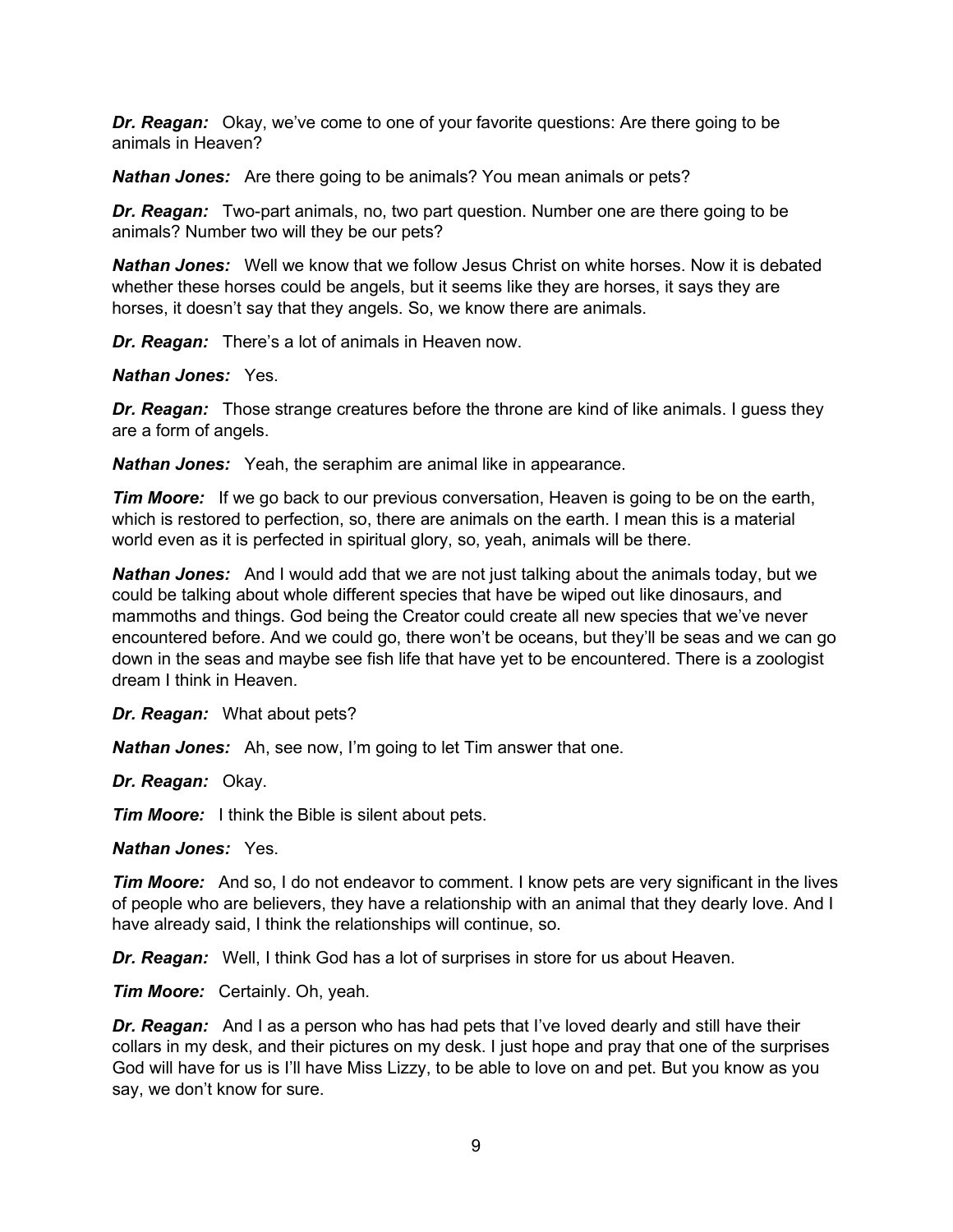*Nathan Jones:* Well, we can be sure, and we can definitely be sure of this, that animals will not be raptured to Heaven. We get this question a lot, you know, the Rapture is only meant for you.

*Dr. Reagan:* I haven't heard that question, really?

*Nathan Jones:* Yeah, they are worried about their pets being left behind. Who is going to take care of their pets after they're gone? Pets will not be raptured to Heaven.

*Dr. Reagan:* Okay another question: Is Hell for real? My pastor says it is metaphor for the suffering that we experience in this life. In fact, I would say that's the position taken by most of the mainline denominations today.

*Tim Moore:* Well, I'm going to shock you guys and say in one word, yes, Hell is for real.

*Dr. Reagan:* We finally got a yes.

*Tim Moore:* Yes, exactly right. I will quote C.S. Lewis who said this about Hell, "There is no doctrine which I," C.S. Lewis, "would more willingly remove from Christianity than this, if it lay in my power. But it, the concept of Hell, has the full support of Scripture and specifically of our Lord's own words. It has always been held by Christendom, and it has the support of reason. And indeed, Jesus Christ spoke more about Hell than He did about Heaven." And so, He was warning people to flee from the wrath to come to avoid Hell. And He gave very clear descriptions about Hell and spoke about it often.

**Dr. Reagan:** Well, if we are going to help responsible for the decisions that we make in this life, there has to be a Hell.

*Tim Moore:* Yes.

*Nathan Jones:* Well, you would have to differentiate too between Hades and Hell. I think a lot of people are confused that Hades, or Sheol or Torments is where the unredeemed go when they die awaiting to be resurrected at the end--

*Dr. Reagan:* To this day.

*Nathan Jones:* --of the Millennial Kingdom.

*Dr. Reagan:* There is nobody in Hell right now.

*Nathan Jones:* And we know Hell was created for Satan and the demons. But when mankind fell, we fell under the same. So, Hades and the unredeemed will then after the Great White Throne Judgment cast into the Lake of Fire, or Hell. So, it is actually a two-part thing, that most people--but the descriptions of the two are very similar: heat but darkness, gnashing of teeth, loneliness, crying and despair, all of these things describe both of those.

**Dr. Reagan:** Yes. And this brings us back to something we discussed in the first section about Purgatory. When we talk about the fact that people who are lost go to a place called Hades, we are not talking about Purgatory.

*Nathan Jones:* No.

*Tim Moore:* No.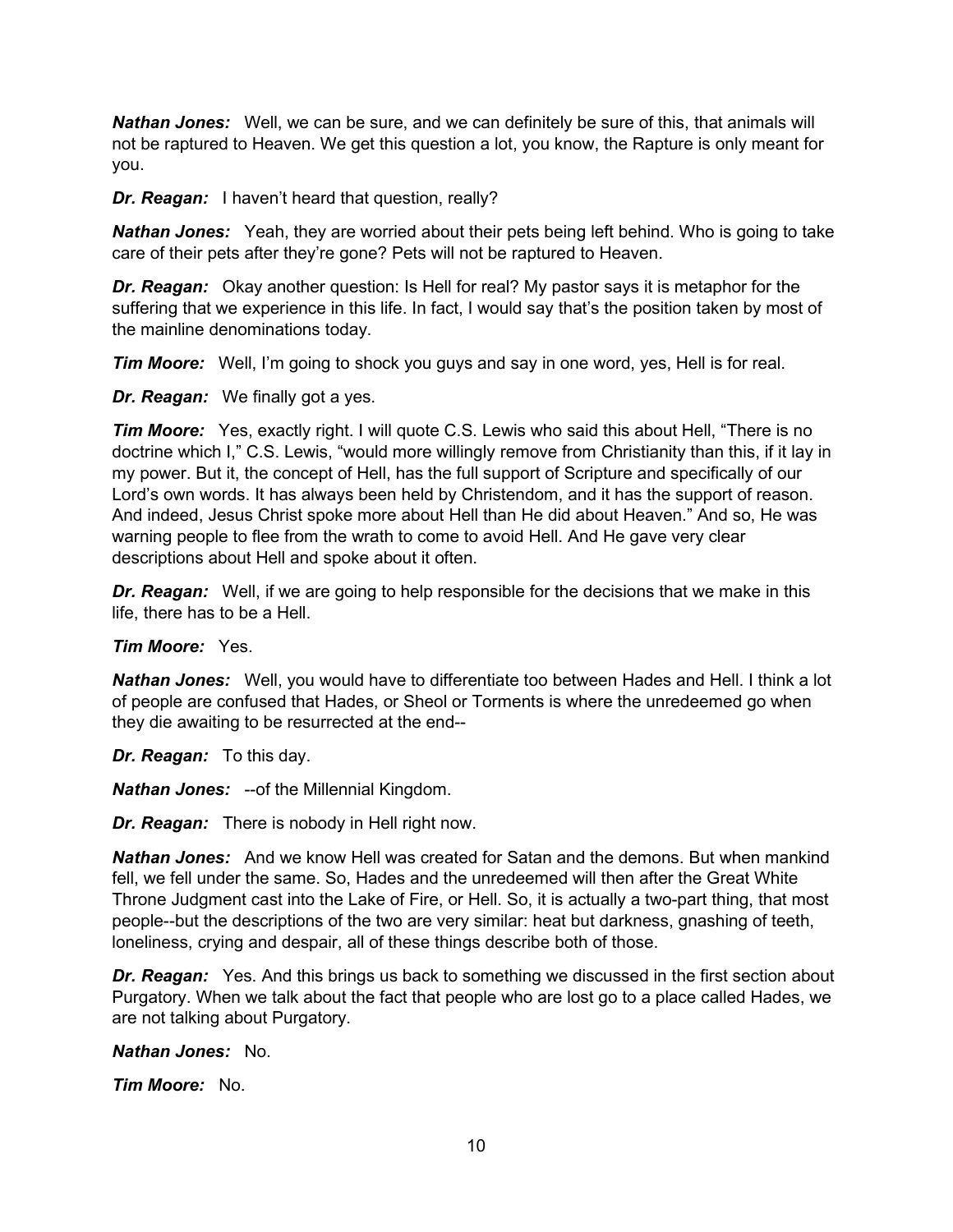*Dr. Reagan:* No, this is a holding place for the spirits of those who have rejected the grace and mercy of Jesus Christ. And I think the term of Torments, that is what He calls it, a compartment in Hades called Torments pretty well indicates what is going on there. And, but those of us who are believers we don't go there; we go directly to Heaven. We don't need to be purged.

*Tim Moore:* Even the story that Jesus told about Lazarus and the rich man, and the rich man was in a place of tormenting pain and suffering in that Torment section of Hades.

*Dr. Reagan:* Some people who argue that the Church must go through the Tribulation say, "Well, the Church must be purified." Well, that makes the Tribulation a--

*Nathan Jones:* A Protestant Purgatory.

*Dr. Reagan:* --a kind of purgatory. We don't need to be purified. We have been purified by the blood of Jesus.

*Tim Moore:* Amen

*Dr. Reagan:* And that is all that is needed, praise God.'

*Nathan Jones:* Amen.

*Tim Moore:* Praise the Lord.

## **Part 3**

*Nathan Jones:* Welcome back to Christ in Prophecy and our discussion of what the Bible says about Eternity both Heaven and Hell. Okay, Dave we have time for one more question, lay it on us.

*Dr. Reagan:* Okay very quickly. Why is Christianity so intolerant as to claim that one must be a Christian in order to go to Heaven? What about Jews, and Muslims, and Hindus, and Buddhists.

*Tim Moore:* Well, I wouldn't call Christianity intolerant, but I would call Christianity crystal clear about the means of salvation. And that's because Jesus Himself was crystal clear. He said in John 14:6, "I am the Way, and the Truth, and the Life, no one comes to the Father but through Me."

*Dr. Reagan:* How can that be any clearer?

*Tim Moore:* That is crystal clear. And Paul reiterates that over and over again. He says in Acts chapter 4, verse 12, "There is salvation in no one else, for there is no other name under Heaven that has been given among men by which we must be saved." And again in 1 Timothy 2:5, "There is one God, and one mediator also between God and man, the man Jesus Christ." I would say referring to Jews, and Buddhists, and Hindus, people who have been raised in other religions are welcome to come to Jesus Christ. A lot of Jews consider themselves cultural Jews or by heritage, so there are Jewish believers in Jesus Christ.

*Dr. Reagan:* Muslim believers in Jesus Christ.

*Tim Moore:* Muslim believers, they have abandoned faith in Allah, or in Muhammad but they now confess Jesus Christ as their Savior and Lord. So, whatever their heritage Christianity is